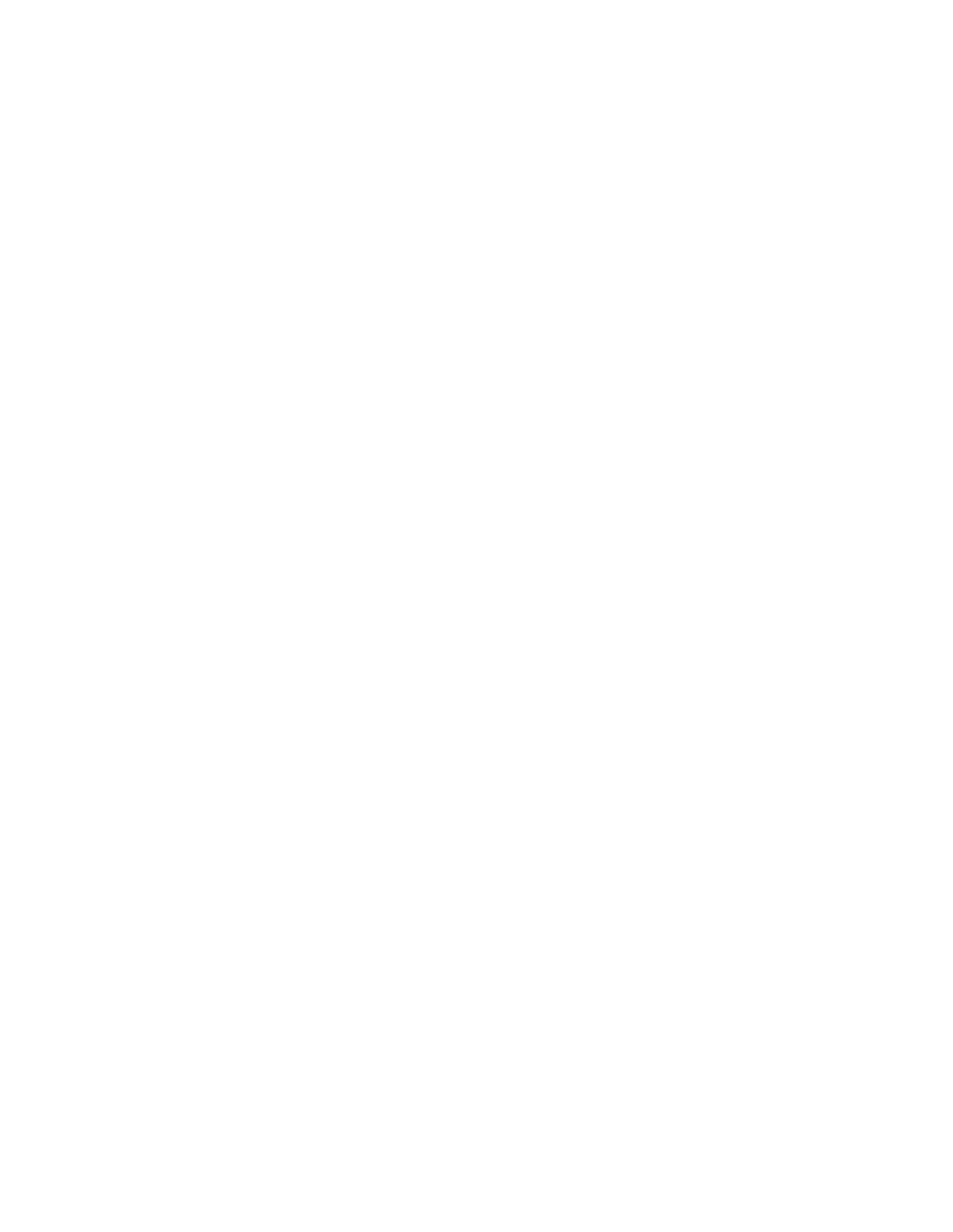## **INDUSTRIAL DISCHARGE PERMIT SPECIAL DISCHARGES**

Pursuant to the provisions of Minnesota Statutes Chapter 473 as amended, the Waste Discharge

Rules for the Metropolitan Disposal System (MDS), and the MCES Leachate and Contaminated

Groundwater Program, permission is hereby granted to

#### U of M - MLAC

#### 410 SE Church St, W145

#### Minneapolis, MN 55455

for the discharge of contaminated groundwater

from 222 S 21st Ave, Minneapolis, MN 55455

into the Metropolitan Council's Metropolitan Wastewater Treatment Plant.

This permit is granted in accordance with the application previously submitted and in

consideration of the plans, specifications, and data contained in the application.

Discharge Limitations, Monitoring and Reporting Requirements, Special Conditions regarding

connected and non-connected sites, and Specific Permit Conditions are contained in the

following sections of this Permit.

EFFECTIVE DATE: June 01, 2015

EXPIRATION DATE: May 31, 2018

Issued by METROPOLITAN COUNCIL ENVIRONMENTAL SERVICES

L Pogarhi

May 29, 2015

General Manager, or duly authorized representative Larry Rogacki, Assistant General Manager Support Services Business Unit

**Date**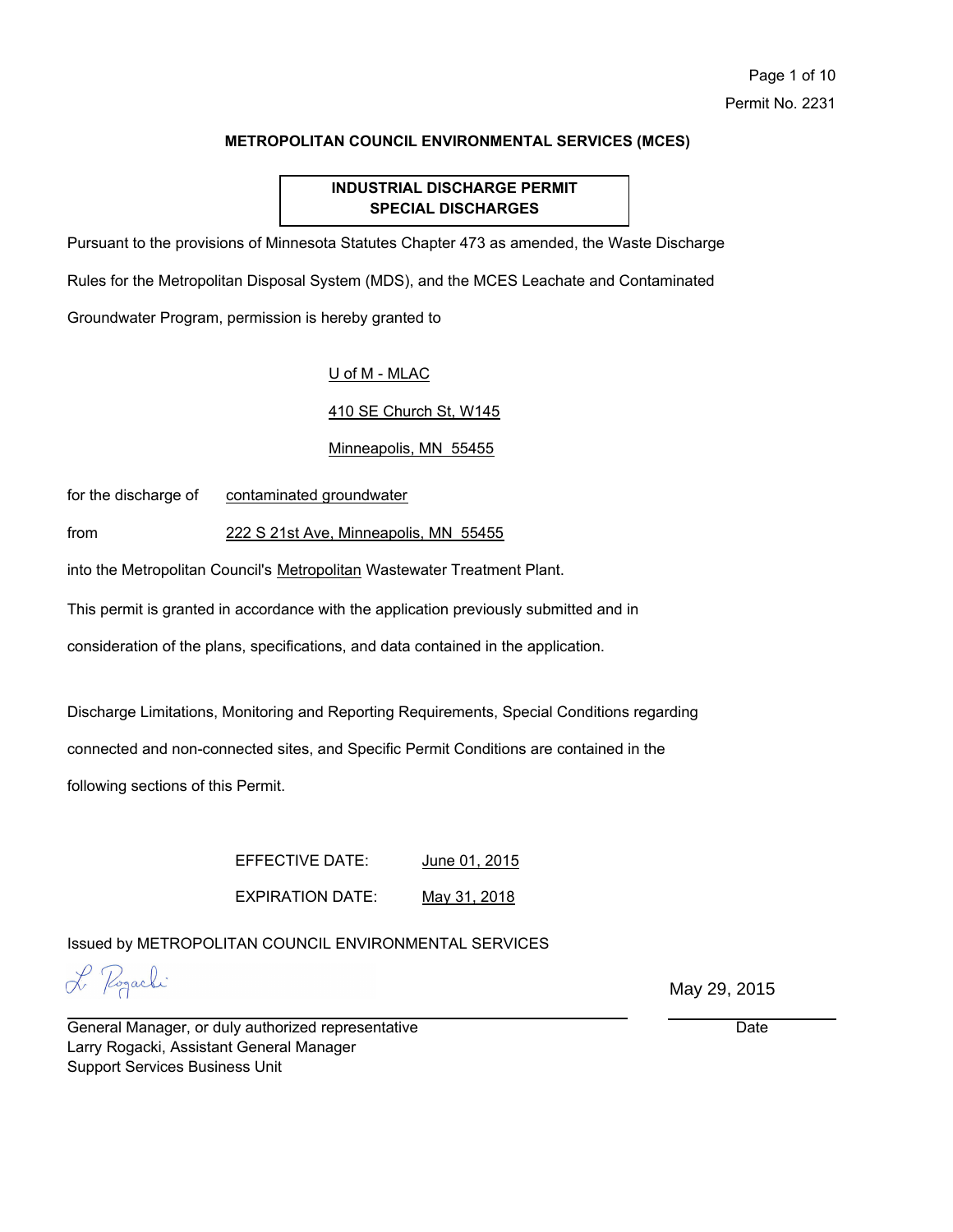#### A. Discharge Limitations

### 1. Local Pretreatment Standards

| Parameter                     | Standard (mg/L) |  |
|-------------------------------|-----------------|--|
| Cadmium (Cd)                  | 1.0             |  |
| Chromium (Cr)                 | 6.0             |  |
| Copper (Cu)                   | 4.0             |  |
| Cyanide - total (CN)          | 4.0             |  |
| Lead (Pb)                     | 1.0             |  |
| Mercury (Hg)                  | 0.002           |  |
| Nickel (Ni)                   | 6.0             |  |
| Zinc(Zn)                      | 6.0             |  |
| pH - maximum (Standard Units) | 11.0            |  |
| pH - minimum (Standard Units) | 5.0             |  |

Local pretreatment standards are for metals and cyanide are the maximum for any 24 hour period.

pH standards are continuous and apply at all times.

#### Additional Limitations: 2.

The following limits apply to special discharges:

| Concentration of any one toxic organic parameter      | 3 mg/L     |
|-------------------------------------------------------|------------|
| Combined total toxic organics parameter concentration | 10 $mq/L$  |
| Total hydrocarbons (for petroleum-related discharges) | 100 $mg/L$ |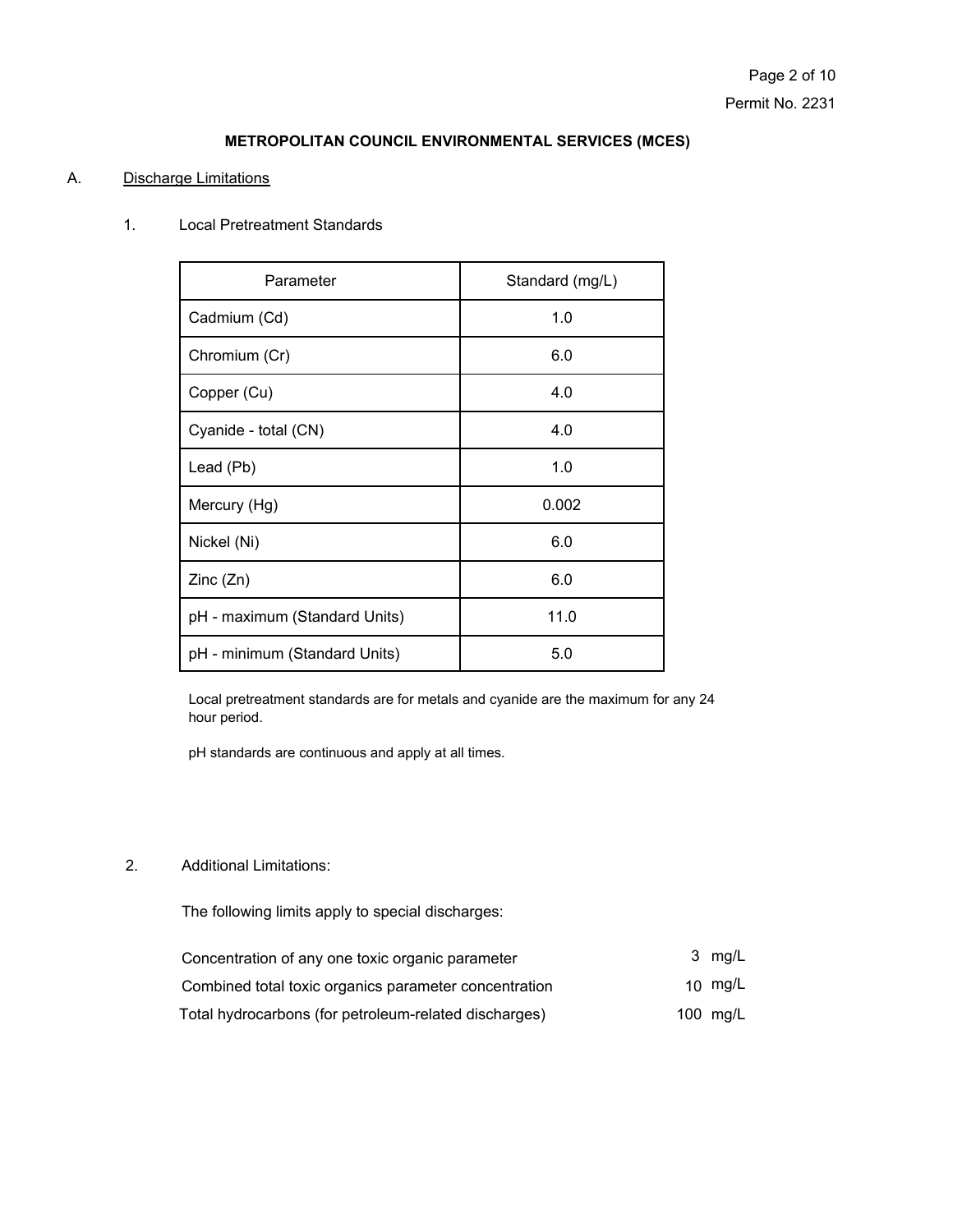#### A. Discharge Limitations (continued)

#### 3. Prohibited Waste Discharges:

Prohibited Waste Discharges are specified in Waste Discharge Rule 406 and include, but are not limited to the following: (a) Flammable, explosive, and corrosive wastes, gasoline, fuel oil, lubricating oil, hydraulic oil, motor oil, or grease; (b) Wastes that are likely to obstruct the flow within public sewers: grease, fat or oil of animal or vegetable origin, solid wastes, garbage, guts, bones, ash, sand, rags, lime, metal, wood, plastic, glass, or yard wastes; (c) Wastes that are likely to cause interference, pass-through or operational problems: slug discharges, toxic chemicals, poisons, dyes, or inks; (d) Wastes that are likely to cause a public nuisance: noxious, malodorous, or foam producing products; (e) Cooling water, runoff, and other unpolluted water; (f) Hazardous wastes, as defined by Minnesota Statutes; and (g) Waste generated outside of the Metropolitan Area, unless prior approval is obtained from MCES.

#### B. Monitoring and Reporting Requirements:

1. Sample Collection

Representative wastewater sample(s) shall be collected from the following sample locations. See Attachment A for sample collection frequency.

#### **SP-01: Panning System Discharge**

Samples shall be collected from the sump that contains discharge from the panning system.

#### **SP-02: Horizontal Well Discharge**

Samples shall be collected from the maintenance hole located at the intersection of 2nd Street S and 21st Avenue S.

2. Parameters

Chemical analysis, in accordance with Waste Discharge Rule 216, of the sample(s) representing the waste discharged through the specific sample location(s), shall be performed for the following parameters:

#### **See Attachment A**

- 3. Reporting Requirements
	- a) Schedule:

The Permittee is required to submit complete Special Discharge Reports to MCES **4** times per year according to the following schedule: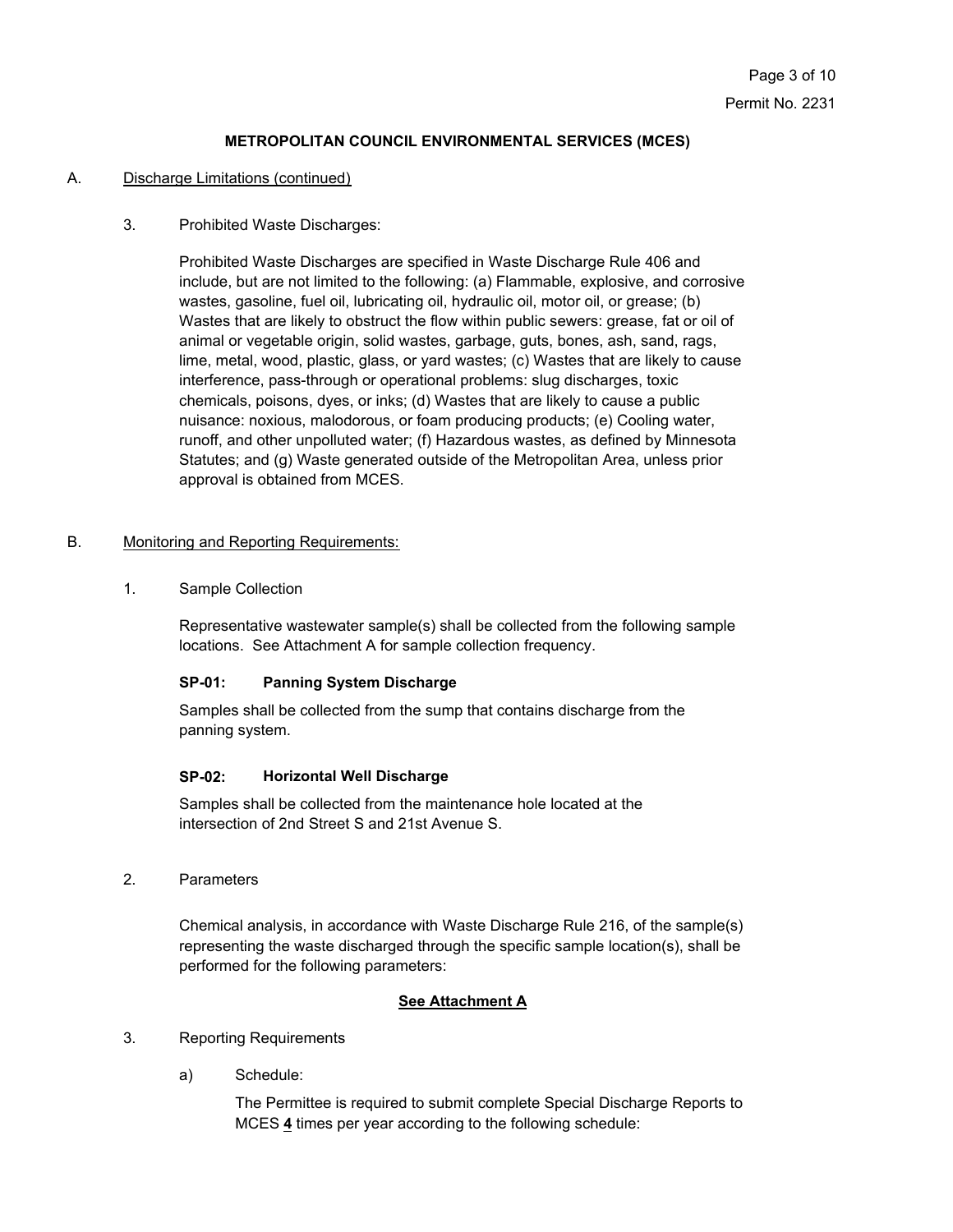#### B. Monitoring and Reporting Requirements (continued)

| <b>Reporting Period</b> | Reports Due in MCES Office by |
|-------------------------|-------------------------------|
| January 1 - March 31    | April 30                      |
| April 1 - June 30       | July 30                       |
| July 1 - September 30   | October 30                    |
| October 1 - December 31 | January 30                    |
|                         |                               |

Reports shall be submitted each reporting period until this Permit is terminated, whether or not a discharge has occurred during a given reporting period.

#### b) Report Contents:

A complete report consists of an MCES Special Discharge Report form and a copy of the laboratory data sheets for all samples collected for this discharge during the reporting period. The total discharge volume for the reporting period shall be reported. Other pertinent information shall also be included, such as operational problems and changes, etc. The Permittee or a designated authorized representative shall sign the Special Discharge Report.

#### C. Special Conditions for Discharge Sites Not Connected to Public Sewers

#### 1. Discharge Location

Permitted discharge for sites not connected to public sewers shall be transported by an MCES-permitted Liquid Waste Hauler to the Metropolitan Plant Liquid Waste Receiving Facility in St. Paul. As defined in Waste Discharge Rule 004.28, public sewers include MCES interceptors and all community-owned sanitary and combined sewers that are tributary to the MDS.

#### 2. Load Charge

Transported discharges are be subject to a Load Charge which includes a volume component, a strength component, and a facilities cost component. The volume component is based on the volume rate that MCES charges all communities served. The strength component is based on volume, a Chemical Oxygen Demand concentration in excess of 500 milligrams per liter (mg/L) and a Total Suspended Solids concentration in excess of 250 mg/L. The facilities cost component includes debt service for capital costs for new or upgraded disposal sites, and associated operating costs. The Load Charge recovers the full cost of treating hauled liquid waste discharged into MCES facilities. The Out of Service Area Load Charge includes an additional service fee, determined by the Regional Administrator. The MCES rates used to calculate the load charge components are adjusted annually.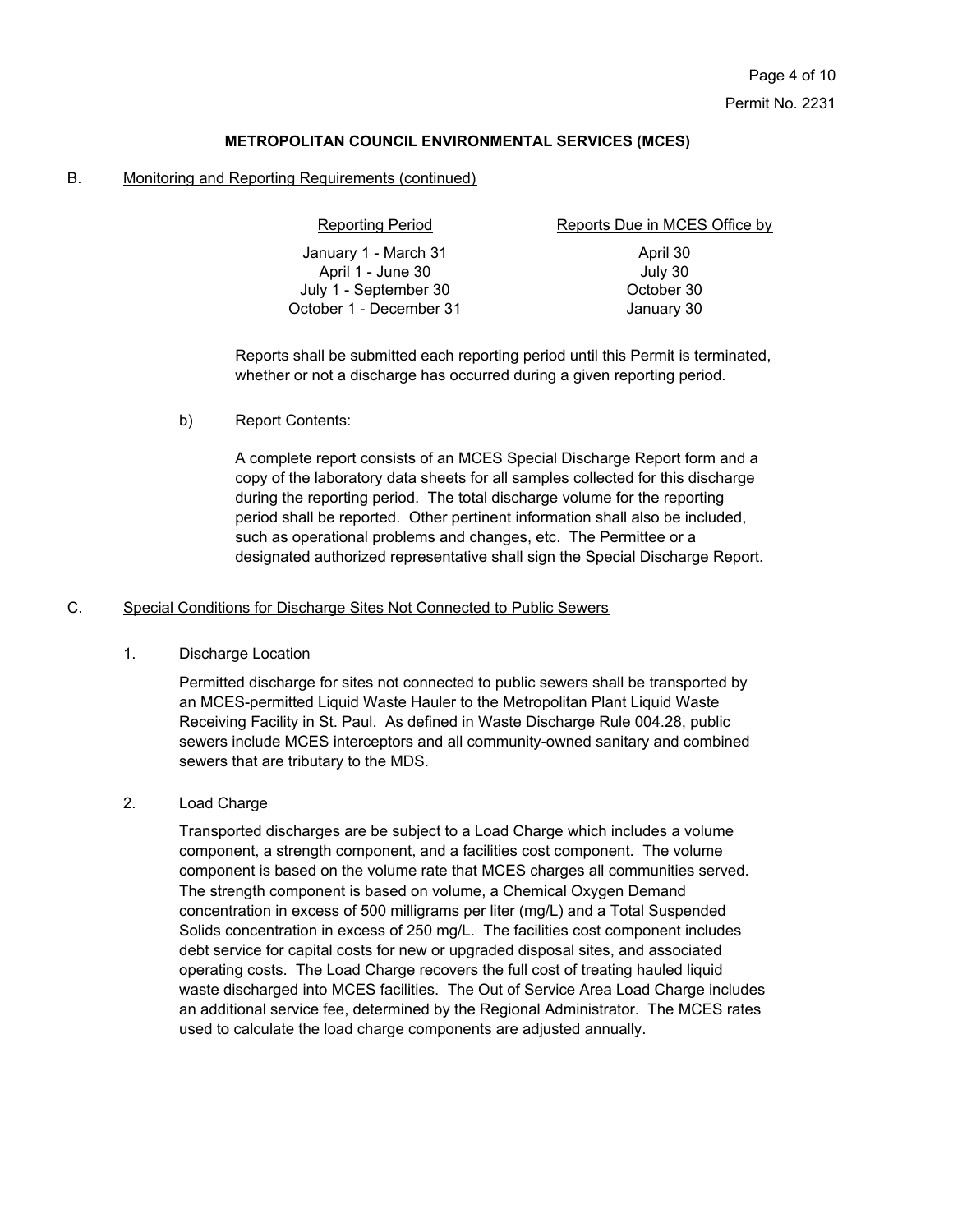#### D. Special Conditions for Discharge Sites Connected to Public Sewers

#### 1. Connection Approval

A Permittee making a connection to a community-owned sewer or an MCES interceptor shall obtain approval from the appropriate authority prior to making the connection. Billing for sewer use shall also be arranged with the community.

#### 2. Volume Measurement

The Permittee shall install and maintain an appropriate discharge volume metering device, in accordance with Waste Discharge Rules 213 and 215.

3. Temporary Capacity Charge (TCC)

Permitted sites that are connected to public sewers will be subject to a Temporary Capacity Charge for temporary use of reserve capacity in the MDS.

#### E. General Permit Conditions

- 1. All discharges into public sewers by the Permittee shall be in accordance with applicable provisions of the Waste Discharge Rules for the MDS, the MCES Leachate and Contaminated Groundwater Program and this Permit.
- 2. The Permittee shall not knowingly make any false statement, representation or certification in any record, report, plan or other document submitted to MCES.
- 3. The Permit shall not release the Permittee from any liability, duty or penalty imposed by local, state or federal statutes, regulations, ordinances or license requirements regarding waste disposal.
- The Permittee shall take all reasonable precautions to minimize all accidental discharges including prohibited slugs, spills and bypasses. Plans for the prevention and control of accidental discharges shall be submitted to the Industrial Waste & Pollution Prevention Section for approval within a specificied period of time when required by MCES. **In the event of any significant accidental discharge, spill or bypass, the Permittee shall IMMEDIATELY notify the Minnesota State Duty Officer at (651) 649-5451 and report the facility address, and other pertinent information.** In accordance with Waste Discharge Rule 412, for sites connected to public sewers, the Permittee shall post a permanent notice in a prominent place advising employees how to notify the Minnesota State Duty Officer in the event of an accidental or prohibited slug discharge. 4.
- 5. The Permittee shall notify the Industrial Waste & Pollution Prevention Section within 24 hours of becoming aware of any violation of the Discharge Limitatons in Section A. of this Permit.
- 6. The Permittee shall pay applicable Permit fees, temporary capacity charges, Strength Charges, Load Charges, self-monitoring report late fees and other cost recovery fees assessed by MCES.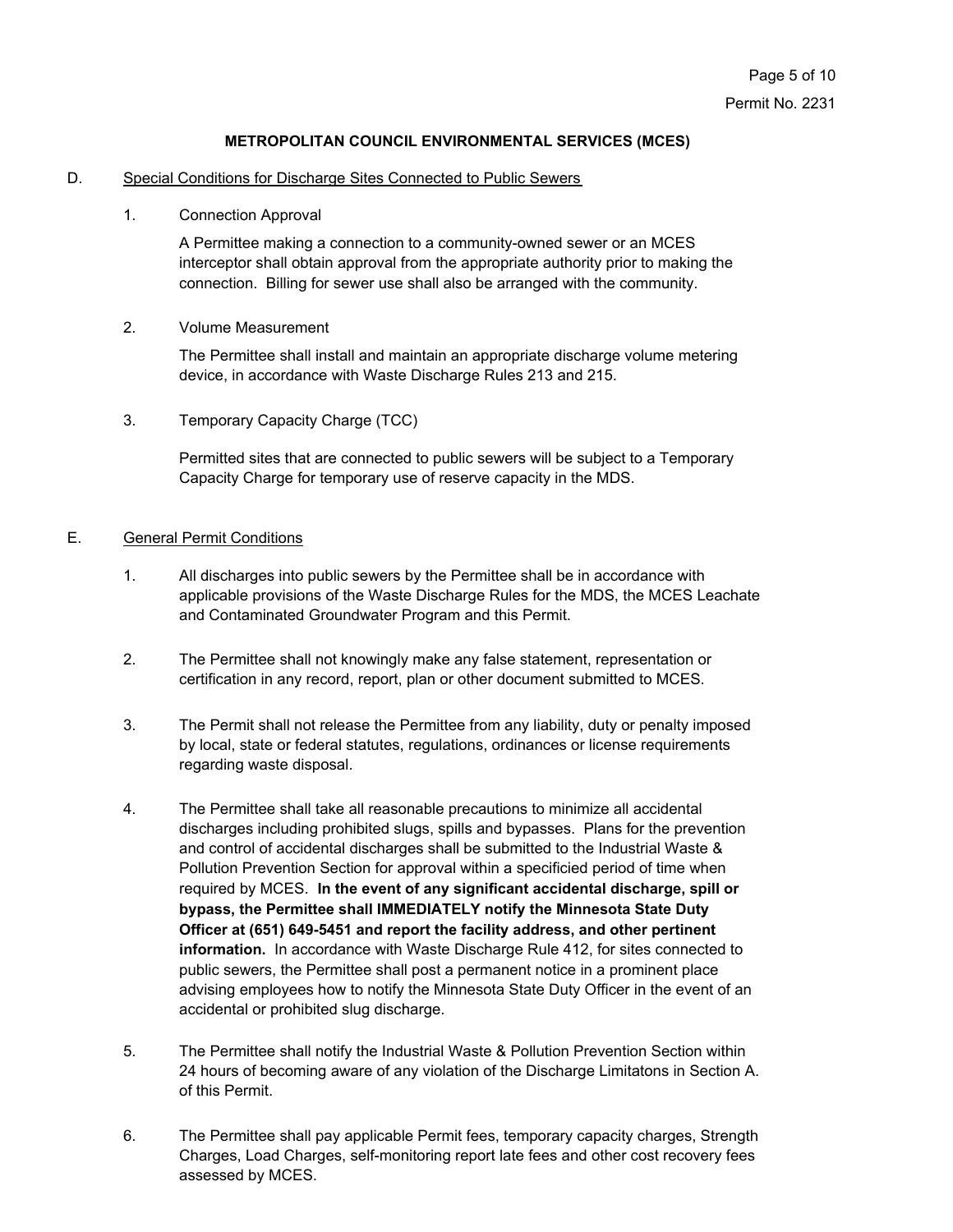#### E. General Permit Conditions (continued)

- 7. In accordance with Waste Discharge Rule 211, the Permittee shall not assign or transfer an Industrial Discharge Permit (Special Discharges) to a new owner, without written approval of MCES.
- 8. In accordance with Waste Discharge Rule 214, the Permittee shall unconditionally allow MCES personnel to enter the Permittee's premises for the purposes of inspection, monitoring, records review or any other actions, needed to verify information received by MCES or determine compliance with the Waste Discharge Rules and this Permit. The Permittee shall not place conditions upon entry of MCES personnel to the Permittee's premises. In the event that an employee of MCES signs any document agreeing to conditions of entry, including, but not limited to confidentiality of information, this Permit supersedes any such agreement.
- 9. The Permittee shall retain its waste disposal records, in accordance with Waste Discharge Rule 214, for a period of not less then three years.
- 10. The laboratory reports for all wastewater monitoring conducted during each reporting period, at the point of discharge into public sewers, shall be submitted with the Special Discharge Report for that period. Reports must be submitted each reporting period until this Permit is terminated. Sample collection and analytical methods shall meet EPA protocol established in 40 CFR Part 136.
- 11. The Permittee shall report any operational changes or practices which differ from those described in the original Special Discharge Permit application, including changes in pretreatment system design or operation, or rate of discharge. The Permittee shall also notify the Industrial Waste & Pollution Prevention Section within 48 hours if the discharge is temporaily or permanently discontinued.
- 12. This Permit supercedes any MCES discharge approvals or Industrial Discharge Permits previously issued for the discharge of landfill leachate, contaminated groundwater or special industrial waste from this site into the Metropolitan Disposal System.
- 13. This Permit is not exclusive. This Permit shall not release the Permittee from conditions set forth by the Minnesota Pollution Control Agency, Minnesota Department of Health, Minnesota Department of Natural Resources or the community in which the site is located.
- 14. The Permittee shall be subject to civil liability as a result of discharges which violate the Waste Discharge Rules, applicable federal pretreatment standards or requirements, or any requirement or condition contained in this Permit. Further, any violation may also result in the Permittee being subject to civil and/or criminal penalties in the amount of \$1,000 per day, 90 days imprisonment, or both.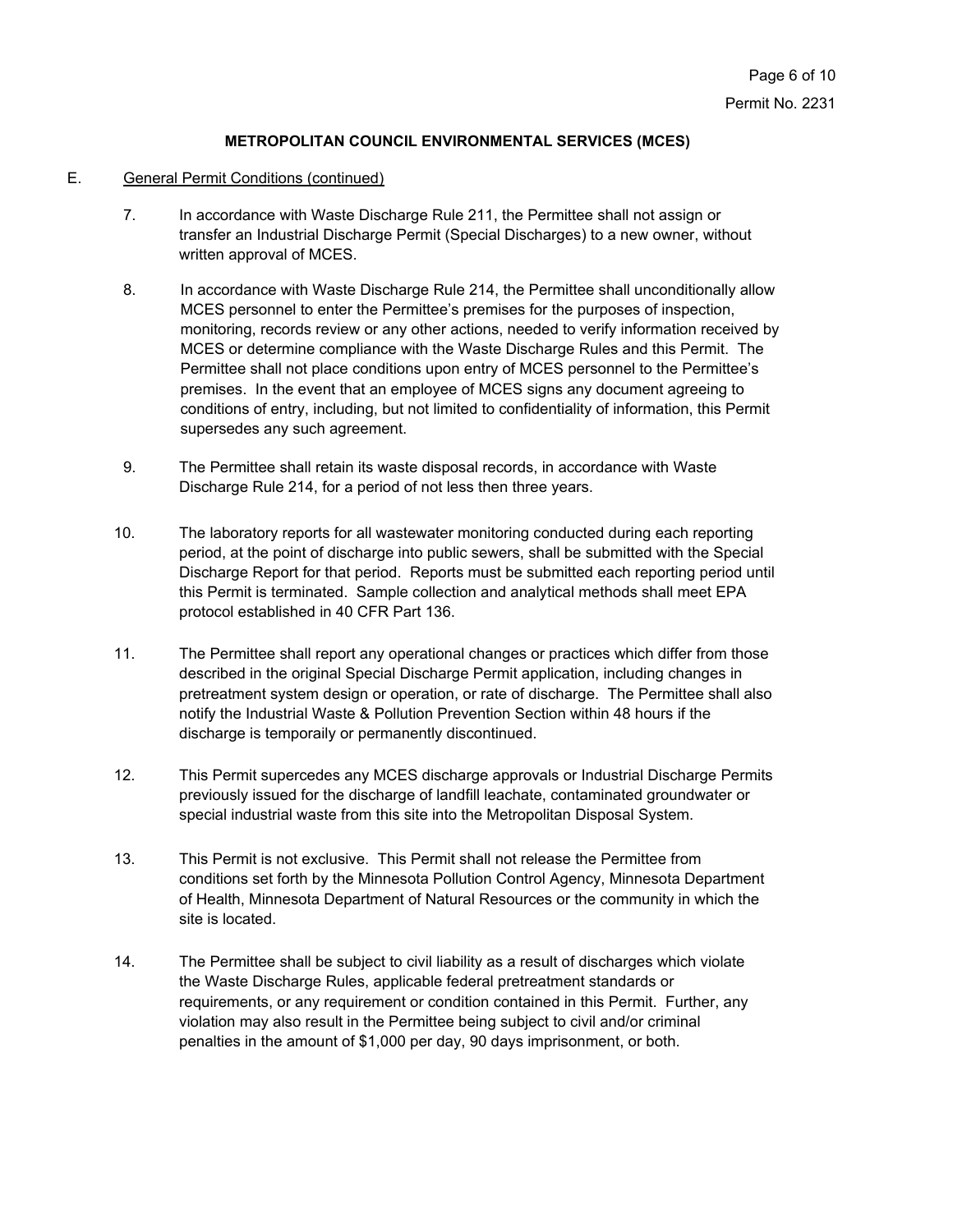#### E. General Permit Conditions (continued)

Information and data that Permittees submit to MCES shall be available to the public as required by Waste Discharge Rule 221, the Minnesota Government Data Practices Act, Minnesota Statutes, chapter 13, 40 CFR part 403.14 or any other applicable law. The Permittee may make a written request that certain submitted information remain confidential. If MCES determines that this information is eligible for classification as confidential, then the information will not be made available to the public. Information determined to be confidential will remain available only to MCES or any other public agency with the authority to view such information. Information that MCES needs to determine applicable regulations, compliance with the Waste Discharge Rules, or characteristics of the wastewater discharge cannot be deemed confidential. 15.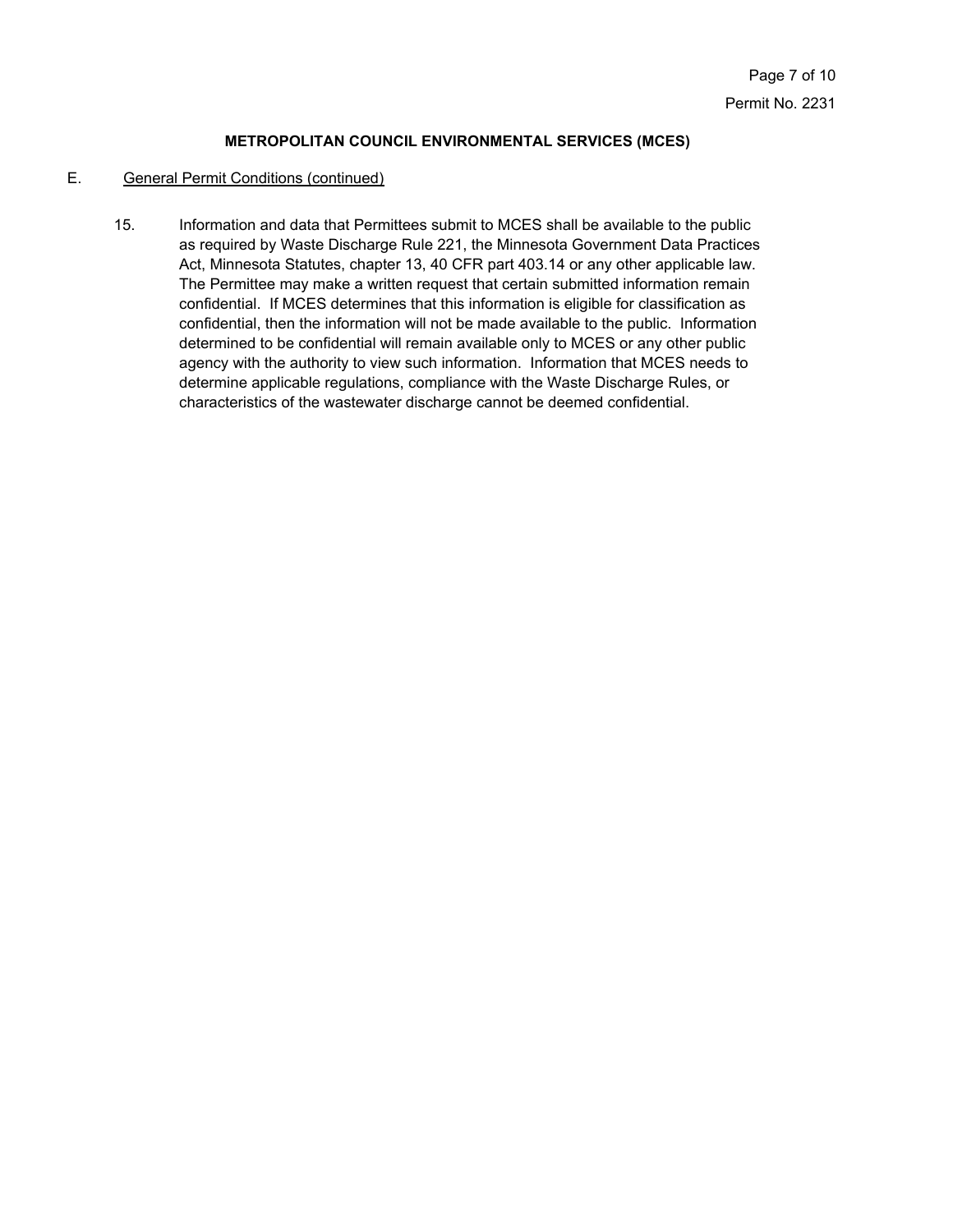#### F. Specific Permit Conditions

- The Permittee shall operate the groundwater collection system in such a manner as to maintain the discharge limits found in Section A. of this permit. If analytical data indicate that the contaminated groundwater is in violation of permit limits, the extraction system shall be immediately shut down. The Permittee shall not resume disharge to the sanitary sewer without MCES approval. 1.
- The Permittee shall operate the groundwater collection system in such a manner that toxic vapors are not created at hazardous levels in the downstream sewer line. 2.
- During the fourth quarter of each year, the contaminated groundwater collected at both SP-01 and SP-02 shall be analyzed for pH, Total Suspended Solids and Chemical Oxygen Demand. Additionally, during the fourth quarter of each year, the discharge from SP-01 shall be analyzed for zinc. If the groundwater extraction system is expected to be non-operational during the fourth quarter, then the contaminated groundwater shall be analyzed during an earlier reporting period. Note that the discharge from SP-01 shall be analyzed for Total Suspended Solids on a quarterly basis as detailed in Attachment A. 3.
- Weekly safety system checks of the horizontal well treatment system will result in approximately 300 gallons of treated water being discharged to the sanitary sewer. Because of the low volume of these discharges, MCES will only require sampling of this discharge (SP-02) once per year, during the fourth quarter. If treated discharge from the horizontal well is ever discharged to the sanitary sewer in a non-testing situation (i.e., a bypass of the storm sewer discharge), one sample per quarter of that discharge shall be collected and analyzed in accordance with Attahment A. 4.
- The Permittee may discharge neutralized wastewater resulting from the acid cleaning of air-stripper components, drain piping, or the panning system. A written log that records the date, pH and volume of these batch discharges shall be submitted with each Industrial Waste Discharge Report. 5.
- Discharge from the horizontal well shall be routed through a pretreatment system that includes liquid-phase carbon adsorption and hydrogen sulfide treatment. 6.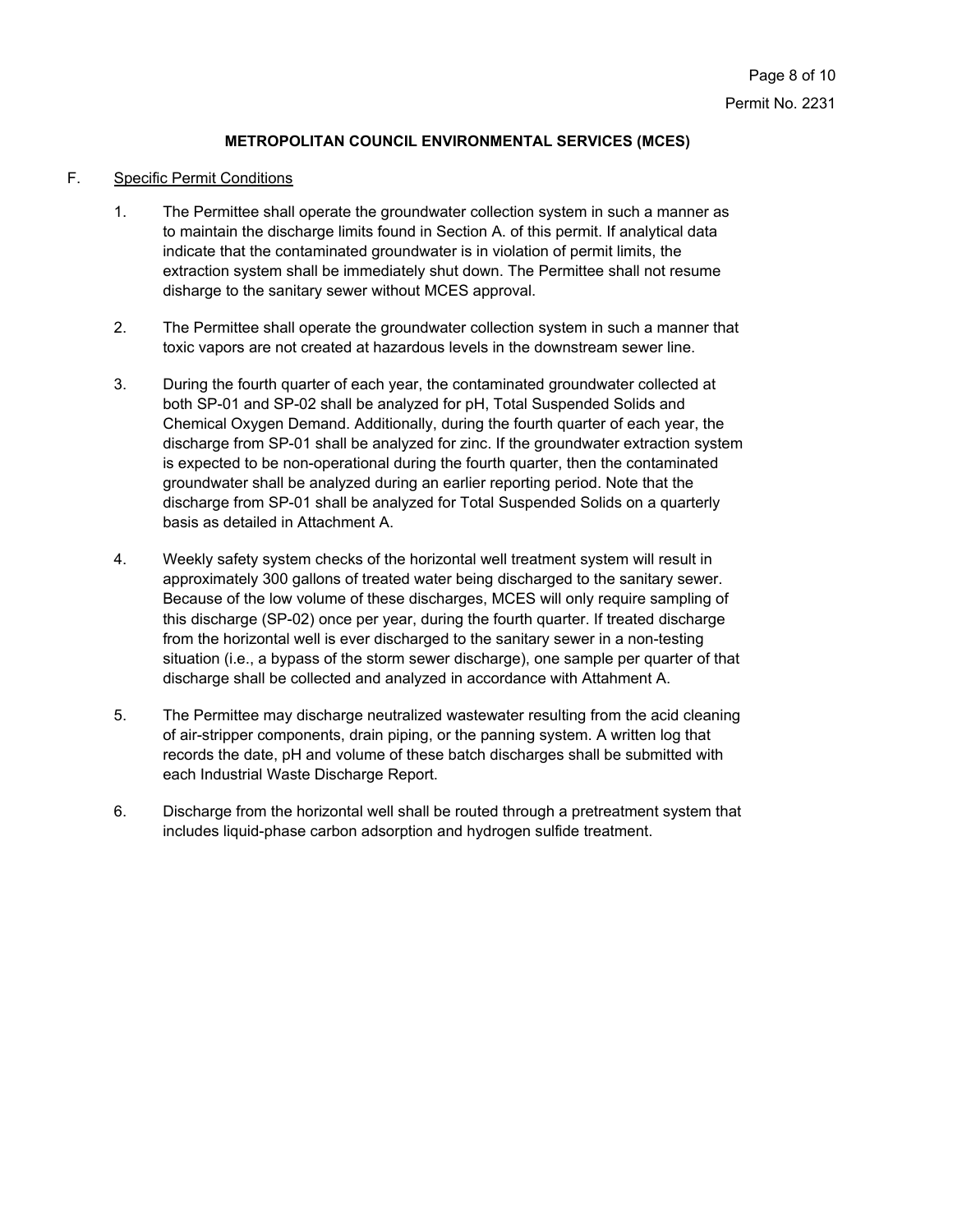## **Attachment A**

Sampling Requirements from Section B.2.

# **Sampling Location: SP-01, Panning System Discharge**

| Analytical<br>Method (1)   | <b>Analyte Description</b>                                                                                                       | <b>Minimum Sample</b><br><b>Collection Frequency (2)</b> |
|----------------------------|----------------------------------------------------------------------------------------------------------------------------------|----------------------------------------------------------|
| EPA 150.1                  | pH                                                                                                                               | One Grab Sample Per<br>Year During Fourth<br>Quarter     |
| EPA 160.2                  | <b>Total Suspended Solids</b>                                                                                                    | One Grab Sample<br>Per Quarter                           |
| EPA 410.4                  | Chemical Oxygen Demand                                                                                                           | One Grab Sample Per<br>Year During Fourth<br>Quarter     |
| EPA 200.7                  | <b>Total Metals</b><br>Zinc                                                                                                      | One Grab Sample Per<br>Year During Fourth<br>Quarter     |
| <b>EPA 624</b><br>EPA 8260 | Purgeables or<br>Volatile Organic Compounds<br>Benzene<br><b>Ethyl Benzene</b><br>m-Xylenes<br>o-Xylenes<br>p-Xylenes<br>Toluene | One Grab Sample<br>Per Quarter                           |
| <b>EPA 625</b><br>EPA 8270 | Base/Neutral Extractables or<br>Semi-Volatile Organic Compounds                                                                  | One Grab Sample<br>Per Quarter                           |
| <b>WI DRO (95)</b>         | Diesel Range Organics<br><b>Gasoline Range Organics</b>                                                                          | One Grab Sample<br>Per Quarter                           |